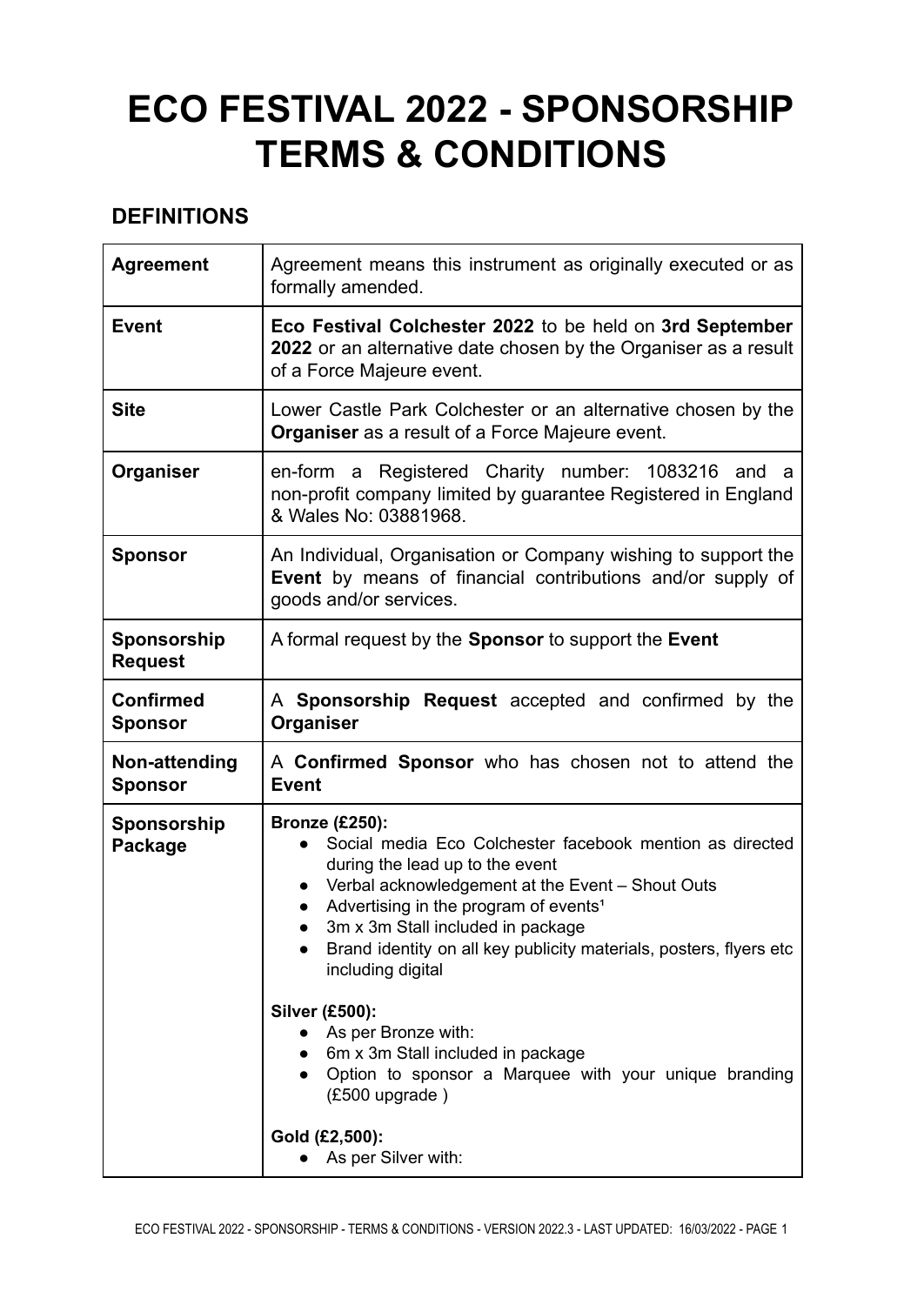|                 | • Exclusive Gold Sponsorship of Eco Festival 2022<br>• Large 9m x 3m exhibition space<br>• Main stage branding, main music/performance stage<br>banners, flags etc (provided by Sponsor)<br><sup>1</sup> All Sponsors will be listed on the front inside cover with their logo in<br>colour. Sponsors that exhibit will have their stall number, organisation<br>name, category, website and email details listed in the programme. |
|-----------------|-------------------------------------------------------------------------------------------------------------------------------------------------------------------------------------------------------------------------------------------------------------------------------------------------------------------------------------------------------------------------------------------------------------------------------------|
| Sponsorship     | Entitlements provided to the <b>Sponsor</b> as part of their                                                                                                                                                                                                                                                                                                                                                                        |
| <b>Benefits</b> | Sponsorship Package for the Event                                                                                                                                                                                                                                                                                                                                                                                                   |
| Sponsorship     | Monies or other agreed considerations to be paid by the                                                                                                                                                                                                                                                                                                                                                                             |
| <b>Fees</b>     | <b>Sponsor to the Organiser</b>                                                                                                                                                                                                                                                                                                                                                                                                     |
| <b>Partners</b> | Third party Individuals, Organisations or Companies performing<br>duties on behalf of the Organiser. The Organiser will provide<br>a full list of Partners upon request.                                                                                                                                                                                                                                                            |

#### **1. THE AGREEMENT**

- **1.1.** This is an **Agreement** between the **Sponsor** and the **Organiser** and is non-transferable
- **1.2. T**he **Agreement** shall commence on confirmation via email by the **Organiser** that the **Sponsor** has become a **Confirmed Sponsor**.
- **1.3.** The **Organiser** reserves the right to contact, engage, solicit and authorise **Partners** to provide services, assistance and support before, during and after the **Event**.
- **1.4.** The **Organiser** reserves the right to modify this **Agreement** up to 60 days before the **Event**, in such eventuality:
	- **1.4.1.** The revised **Agreement** will be sent to the **Sponsor**.
	- **1.4.2.** The **Sponsor** will be granted a period of 28 days to raise formal comment or objection to the changes via email or in writing.
	- **1.4.3.** If the **Sponsor** and the **Organiser** are unable to successfully resolve issues due to modifications to this **Agreement**, the **Sponsor** shall be entitled to a full refund of the **Sponsorship Fees** paid by the **Sponsor** less any costs already incurred by the **Organiser**. The **Sponsor** shall not be entitled to any reimbursement of any other costs incurred by the **Sponsor**.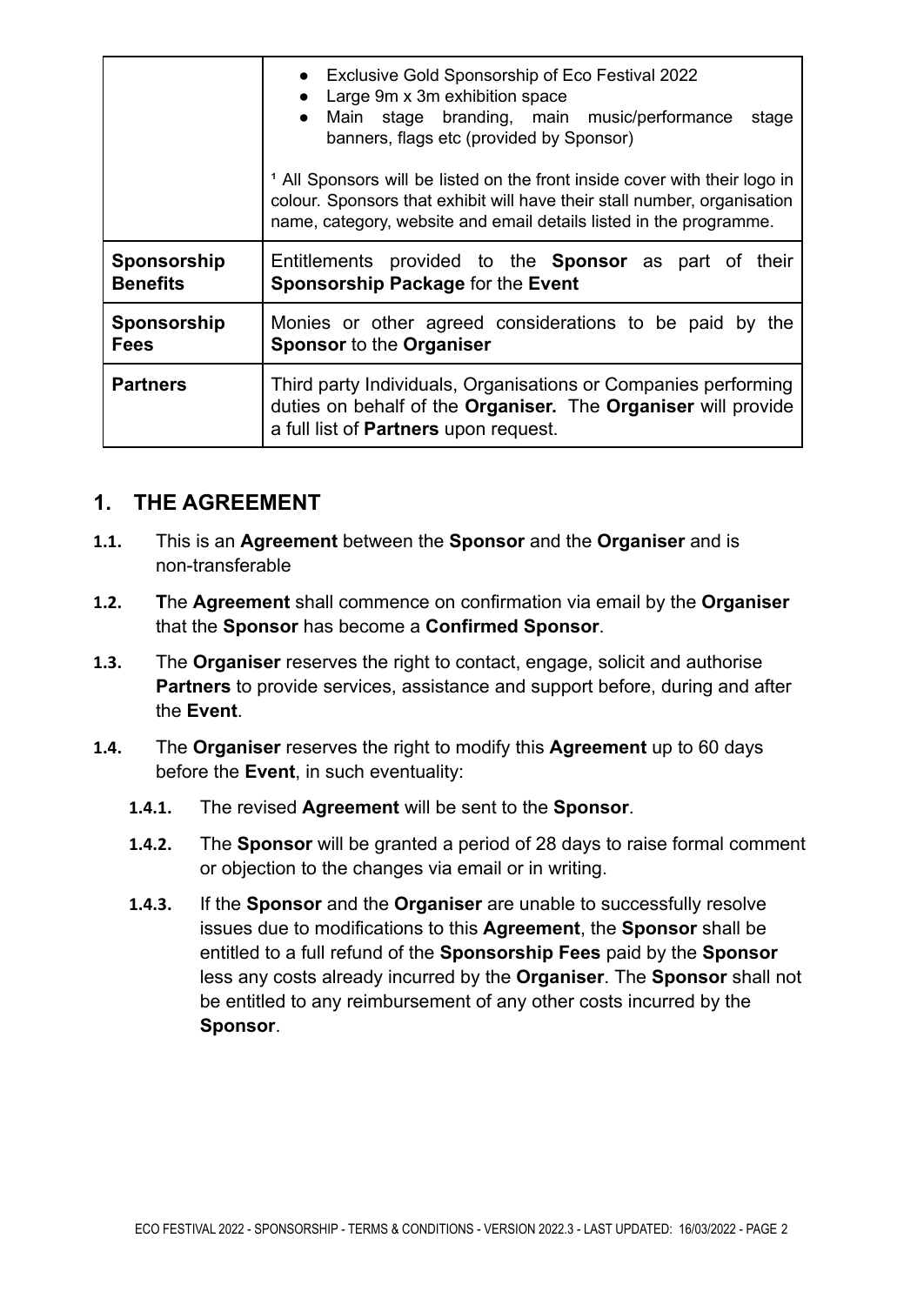#### **2. SPONSORSHIP**

- **2.1.** The **Sponsor** is required to complete a **Sponsorship Request** and select a **Sponsorship Package** via an online application form at [eco-festival.org](https://www.eco-festival.org) or manual submission by email [info@eco-festival.org](mailto:info@eco-festival.org).
- **2.2.** The **Organiser** reserves the right to reject any **Sponsorship Request** not received by 30th June 2022.
- **2.3.** The **Organiser** shall review all **Sponsorship Requests** and assess it against the [Sustainability](https://www.eco-festival.org/stallholders-and-catering/) criteria listed on the Eco Festival website to establish whether the **Sponsor** is compatible with the spirit of the **Event**
- **2.4.** If the **Sponsorship Request** is accepted the **Organiser** will notify the **Sponsor** that they are now a **Confirmed Sponsor**.
- **2.5.** The **Organiser** will only grant the **Sponsorship Benefits** associated with the **Sponsorship Package** to the **Sponsor**, when the **Sponsor** has become a **Confirmed Sponsor** and the **Sponsor Fees** have been paid in full. Additionally **Confirmed Sponsors** shall not be permitted to attend the **Event** until the **Sponsor Fees** have been paid in full.
- **2.6.** The **Sponsor** can choose to attend the **Event** or not to attend the **Event**. If the **Sponsor** has chosen not to attend they shall be classified as a **Non-Attending Sponsor.**
- **2.7.** The **Organiser** will have sole discretion to allocate specific locations on **Site** to the **Sponsor** in line with the **Sponsorship Packages** and **Sponsorship Benefits**.
- **2.8.** The **Organiser** shall provide a **Site** plan to the **Sponsor** in advance of the **Event**. In the event that the **Sponsor** is unsatisfied with the proposed location, the **Sponsor** should notify the **Organiser** by email [\(info@eco-festival.org\)](mailto:info@eco-festival.org). The **Organiser** will work with the **Sponsor** to resolve the situation in-line with the terms set out in **3. Amendments & Cancellation**.
- **2.9.** If the **Sponsor** request is rejected or refused, the **Organiser** shall notify **Sponsor** in writing and usually by email.

## **3. AMENDMENTS & CANCELLATION**

- **3.1.** The **Organiser** reserves the right to move, relocate, amend or adjust stall sizes provided by the **Sponsorship Benefits**. In this event the **Organiser** will endeavour to communicate any changes as soon as reasonably possible and to minimise any resulting impact on the **Sponsor**. If the change impacts the **Sponsor** negatively the **Organiser** shall provide reimbursement of a percentage of the **Sponsorship Fees** paid relative to the impact of the changes.
- **3.2.** If the **Sponsor** wishes to cancel this **Agreement,** a Cancellation request should be sent via email to [info@eco-festival.org](mailto:info@eco-festival.org)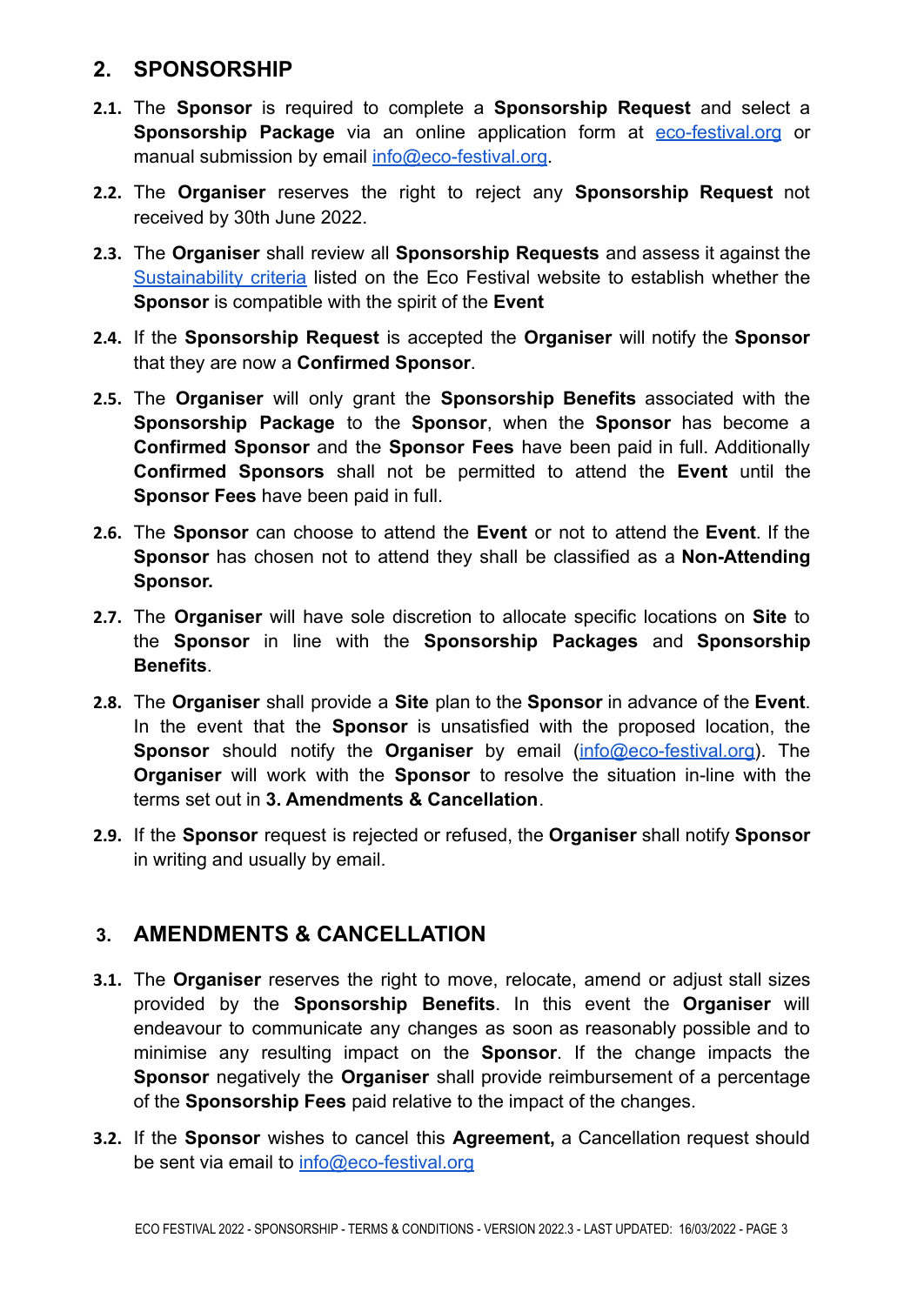**3.3.** If the **Sponsor** wishes to cancel this **Agreement,** the **Organiser** will consider at its sole discretion making a full or partial refund under specific circumstances following receipt of a written notice from the **Sponsor**.

## **4. HEALTH SAFETY ENVIRONMENT AND ECOLOGY**

- **4.1.** The **Sponsor** is required to comply with all fire, electrical, health, safety and environmental laws and any failure to comply shall result in the **Sponsor** being required to either rectify such failure immediately or to withdraw from the **Site**.
- **4.2.** If the **Sponsor** is supplying catering services they shall provide evidence to the **Organiser** of Health and Hygiene certification before the **Event**. The **Sponsor** shall clearly label all food and drink they are supplying including but not limited to allergy and food intolerance notices and information such as dairy free, meat free and fish free. The **Sponsor** shall not provide any **meat** or **fish** products at the **Event**.
- **4.3.** All **Sponsor** electrical equipment shall be PAT tested in accordance with the law. Guidance is available from the Health and Safety Executive at <https://www.hse.gov.uk/electricity/faq-portable-appliance-testing.htm>
- **4.4.** The **Sponsor** shall demonstrate a commitment to reducing their ecological and environmental footprint
- **4.5.** The **Sponsor** shall not bring any single use plastics onto the **Site** or leave any waste at the **Site** unless specifically authorised in writing by the **Organiser.**
- **4.6.** The **Sponsor** is not permitted in any circumstance to display or exhibit balloons of any type; nor should balloons be offered to members of the general public. The **Sponsor** will be required to immediately rectify the situation or will be asked to withdraw from the **Site** and potentially banned from future events.

# **5. SITE RULES AND POWER SUPPLY**

- **5.1.** Unless specifically agreed beforehand the **Sponsor** shall provide their own equipment including but not limited to gazebos, tents, marquees, tables and chairs. The **Sponsor** shall not bring or use on **Site any diesel or petrol generators.**
- **5.2.** The **Sponsor** shall adhere to all **Site** rules including but not limited to designated arrival and pack down times.
- **5.3.** The **Sponsor** shall be mindful and respectful to other **Sponsors**, **Stallholders** and the general public.
- **5.4.** The **Sponsor** shall adhere to the area and space provided by the **Organiser.**
- **5.5.** The **Sponsor** shall support the educational ethos of the **Event.**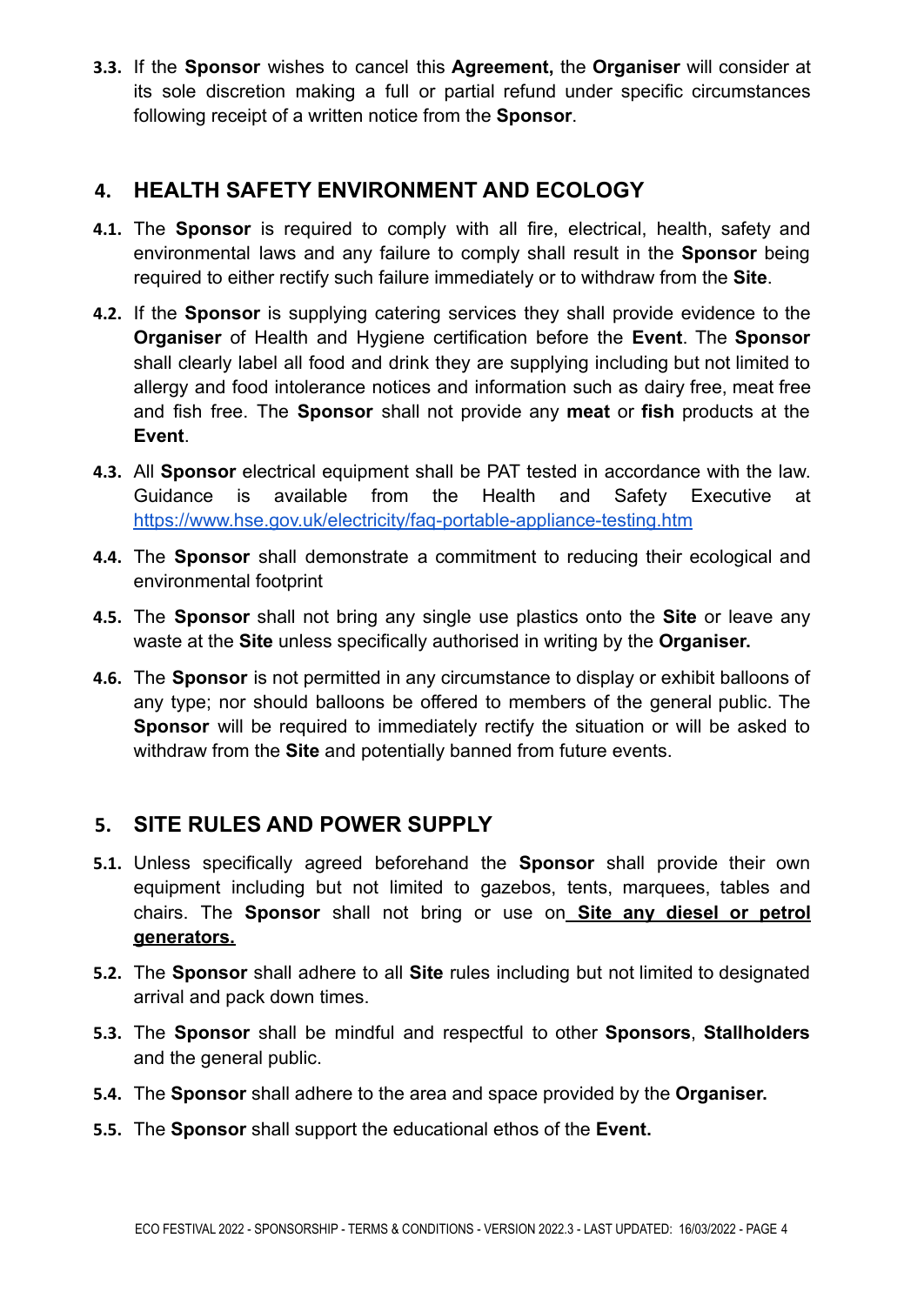- **5.6.** In the event of a problem at **Site** the **Sponsor** shall contact the **Organiser** as soon as possible.
- **5.7.** The **Organiser** will provide **Site** security at the event. The **Organiser's** stewards shall be present at the **Event** however the **Sponsor** is responsible for the security of its belongings and possessions and the **Organiser** accepts no liability for any damage or loss of same during the **Event.**
- **5.8.** The **Sponsor** shall comply with all relevant Data Protection laws including but not limited to the Data Protection Act and GDPR when processing personal data at the **Event.**

#### **6. PAYMENT TERMS**

- **6.1.** The **Sponsor** is expected to pay the **Sponsorship Fees** in a reasonable timeframe on receipt of an invoice. If the date is less than 30 days before the **Event**, the **Sponsor** is required to pay the **Sponsorship Fees** immediately on receipt of the invoice.
- **6.2.** If the **Sponsor** experiences problems making payment they must contact the **Organiser** by sending an email to **[info@eco-festival.org](mailto:info@eco-festival.org)**
- **6.3.** Failure to pay the **Sponsorship Fees** shall result in cancellation of this **Agreement.**

## **7. TERMINATION**

**7.1.** Failure by the **Sponsor** to comply with the terms and conditions may result in termination of this **Agreement** and termination as a **Confirmed Sponsor**. Under such failure the **Sponsor** shall be liable and the **Sponsor** accepts that no compensation is payable by the **Organiser.**

## **8. EVENT CANCELLATION**

- **8.1.** The **Event** will be held outdoors and could be adversely affected by weather and other unforeseen circumstances including but not limited to torrential rain, wind, lightning, flooding, excessive heat, fire, smoke, biohazard, pandemic, terrorism and other danger to life events and acts of god.
- **8.2.** As the **Organiser** is a charitable organisation the **Organiser** shal**l** accept no liability for cancellation of the **Event** at any time due to circumstances outside their control. Such cancellation will be based upon ensuring the safety, quality and wellbeing of the **Sponsor** and the general public. In the event of cancellation of the **Event** by the **Organiser** the **Organise**r shall provide refund of the **Sponsorship Fees** already paid less any costs that may have been incurred by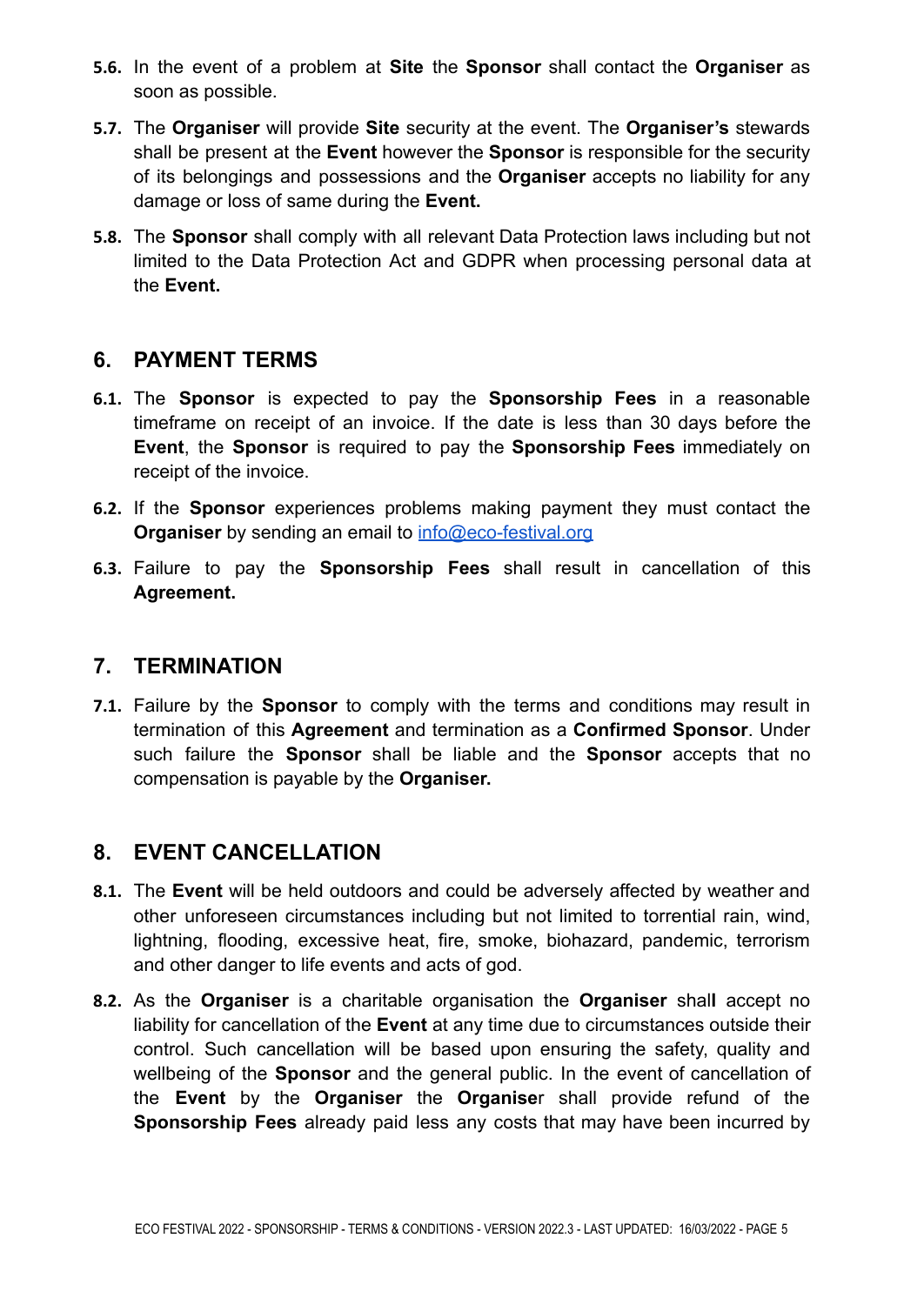the **Organise**r as a result of the cancellation. The **Organiser** shall have sole discretion as to whether any refund shall be provided to the **Sponsor**

## **9. CONFIDENTIALITY**

- **9.1.** By entering into this **Agreement** the **Sponsor** and the **Organiser** agree that any **Sponsorship Fees** or other agreed financial arrangements between the **Sponsor** and the **Organiser** shall remain strictly confidential.
- **9.2.** Both the **Organiser** and the **Sponsor** agree not to intentionally disclose any such confidential information that has been identified as confidential to third parties except when required by applicable law.

# **10. LIABILITIES AND INSURANCES**

- **10.1.** The **Organiser** shall have valid public liability insurance for the **Event**.
- **10.2.** The **Sponsor** shall have and provide evidence to the **Organiser** of public liability and employers liability insurance of at least £1 million. This condition does not apply to **Non-attending Sponsors**
- **10.3.** The **Sponsor** shall undertake and provide evidence to the **Organiser** of an appropriate risk assessment and method statement including mitigations for the **Sponsor** involvement in the **Event.** This condition does not apply to **Non-attending Sponsors**
- **10.4.** All **Sponsor** incidents or accidents at the **Event** shall be immediately reported by the **Sponsor** to a member of the Security team, Steward or Team Leader with radio contact so that it is recorded and/or mitigated **accordingly**
- **10.5.** The **Sponsor** shall be liable for all fees, fines and other costs as a result of an incident or accident caused by the **Sponsor** at the **Event**.

# **11. PUBLICITY**

**11.1.** The **Sponsor** shall not use **Organiser's** name in press or other publicity and promotional materials without the prior written consent of the **Organiser** except where permission was granted as result of **Sponsorship Benefits**

# **12. FORCE MAJEURE**

**12.1.** Neither party to this **Agreement** shall be liable for any failure to perform its obligations arising under this **Agreement** if and to the extent such failure is wholly and directly caused by an event of force majeure. Force majeure shall include acts of God, acts of war, public disorders, insurrections, rebellions, riots, violent demonstrations, sabotage, acts of terrorism, catastrophic and extreme weather